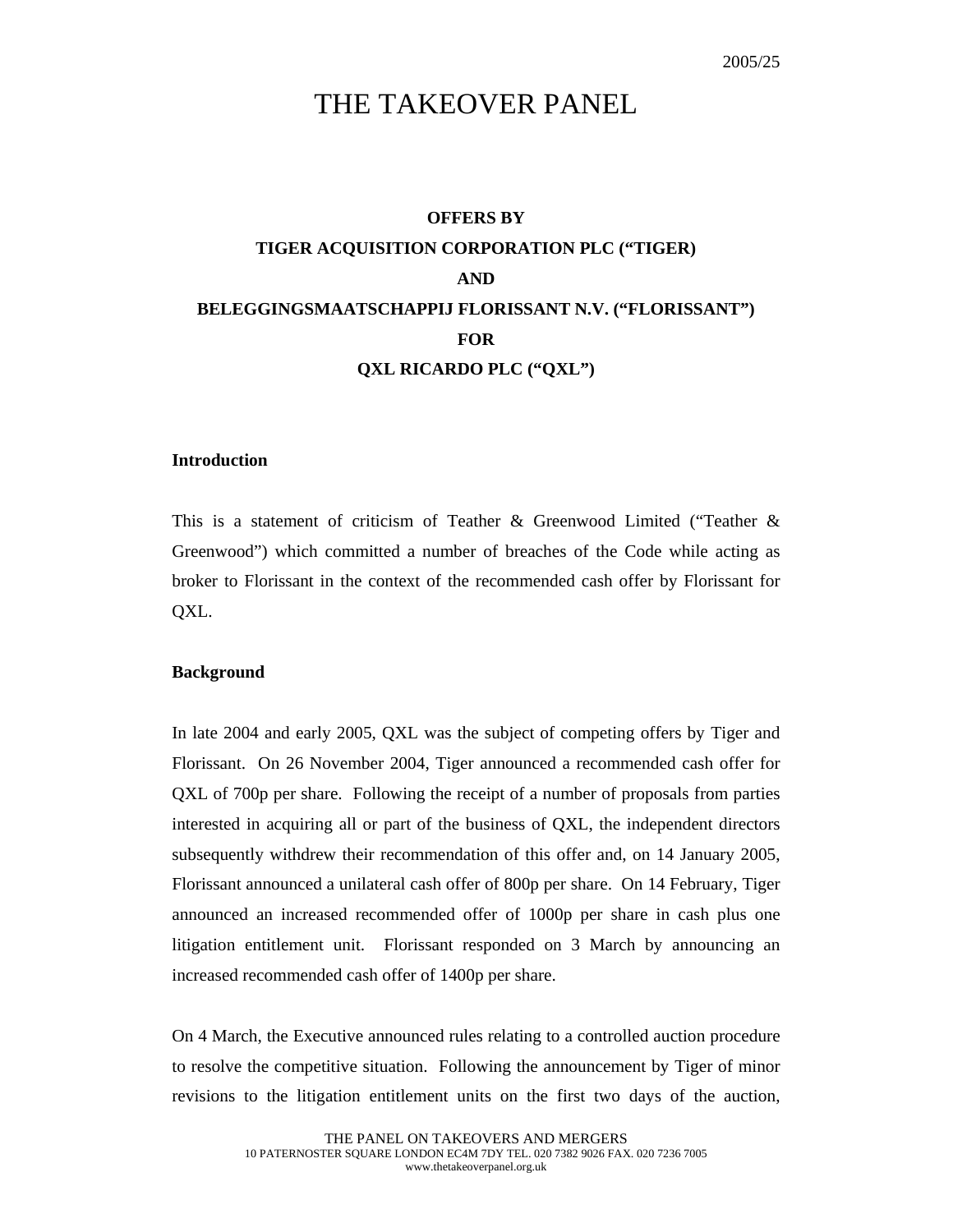Florissant announced, on 10 March, the final day of the auction, that it would not be revising its offer of 1400p per QXL share. This was on account of the fact that Great Hill Equity Partners II LLC ("Great Hill"), the principal funder of Tiger, had taken an option to acquire a minority equity interest in Florissant, conditional on Florissant's offer becoming or being declared unconditional in all respects. Accordingly, Great Hill announced that it intended to lapse Tiger's offer at its next closing date.

Florissant was initially advised only by Hawkpoint Partners Limited ("Hawkpoint") and ISB Corporate Finance (ISB"). However, on 4 February, Teather & Greenwood was approached to act as broker to Florissant and a draft engagement letter was sent to Florissant on 9 February. Although this letter was not signed by Florissant until 18 February, Teather & Greenwood was named as broker to Florissant in an announcement released by Florissant on 11 February under Rule 17.1 of the Code detailing its level of acceptances as at its first closing date. However, it was not until 18 March that the Executive was contacted by Teather & Greenwood and notified that it was acting for Florissant.

On 11 March, the day following the conclusion of the auction procedure, Teather  $\&$ Greenwood was instructed by Florissant to buy up to 306,000 QXL shares at 1400p per share (being the price of the Florissant offer). Teather & Greenwood satisfied this order through its market-maker acquiring stock from the order book, from market counterparties and from clients of Teather & Greenwood. On 14 March, Teather & Greenwood received an order to buy a further 154,000 QXL shares for Florissant. However, on this occasion, Teather & Greenwood was unable to fulfil the order from the sources referred to above and so its market-maker went short the balance (leaving the market-maker with a short position of 20,183 QXL shares). On 16 March, Florissant submitted an order to buy a further 48,000 shares. Again, Teather & Greenwood was unable to fulfil the order and again its market-maker went short the balance. This resulted in the market-maker's short position increasing to 35,582 QXL shares. Each of these purchases of QXL shares by Florissant was disclosed by Teather & Greenwood on behalf of Florissant under Rule 8.1(a).

The short position of 35,582 shares in favour of Florissant at 1400p per QXL share was "naked" as Teather & Greenwood had not borrowed stock to deliver to Florissant.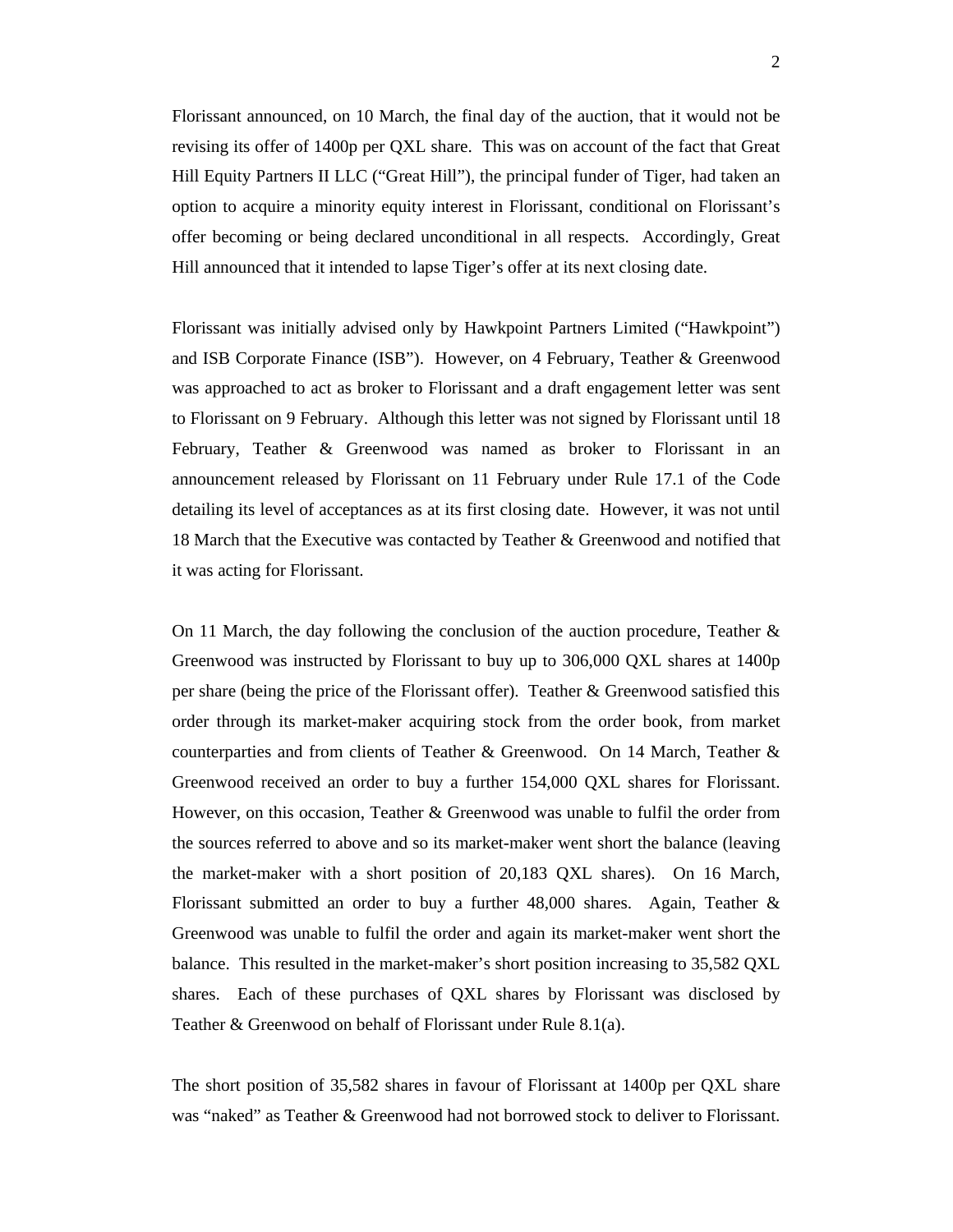However, Teather & Greenwood was not unduly concerned at this since it believed that, following the conclusion of the auction, the Florissant offer was likely to succeed. Accordingly, Teather  $\&$  Greenwood believed that it would be able to fill this short position by purchasing QXL shares in the market at or below 1400p per share. However, on 21 March, prior to Teather & Greenwood having filled its short position, the QXL share price rose to above this level (where it has remained ever since) on account of, inter alia, the Izaki Group purchasing shares in the market at above Florissant's offer price. As a result, Teather & Greenwood was exposed to the risk of having to fill its short position at above 1400p per QXL share. This would not only result in a cost to Teather & Greenwood, but would also mean that certain shareholders in QXL would be taken out of the market at above the offer price indirectly by Florissant.

In the light of this concern, and in view of the fact that, under Note 5 on Rule 10, Florissant would not be able to count the shares which it had been sold short and for which it should have not yet received valid title towards its acceptance condition, on 23 March, the Executive agreed that Florissant should publish an amended disclosure under Rule 8.1(a). This disclosed that Florissant had been unable to obtain satisfactory title to 17,948 of the QXL shares purchased (being Teather & Greenwood's outstanding short position of 11,948 shares and the 6,000 shares which Teather & Greenwood had acquired above 1400p per share – see further below) and that Florissant's resultant total holding was in fact 490,052 shares, being 28.83% of QXL's issued share capital, and not 508,000 shares as previously disclosed. This effectively unwound the acquisition by Florissant of the shares which it had been sold short to the extent that Teather & Greenwood had not subsequently been able to fill the short position at or below 1400p per share. As a result, the Executive was, in all the circumstances, satisfied that none of the shares acquired by Florissant could be said to have been acquired at above its offer price.

On 7 April, the final date by which, under the auction procedure, Florissant's offer could become or be declared unconditional as to acceptances, Florissant announced that it had received acceptances in respect of 10.2% of the issued share capital of QXL and that, accordingly, its offer had lapsed.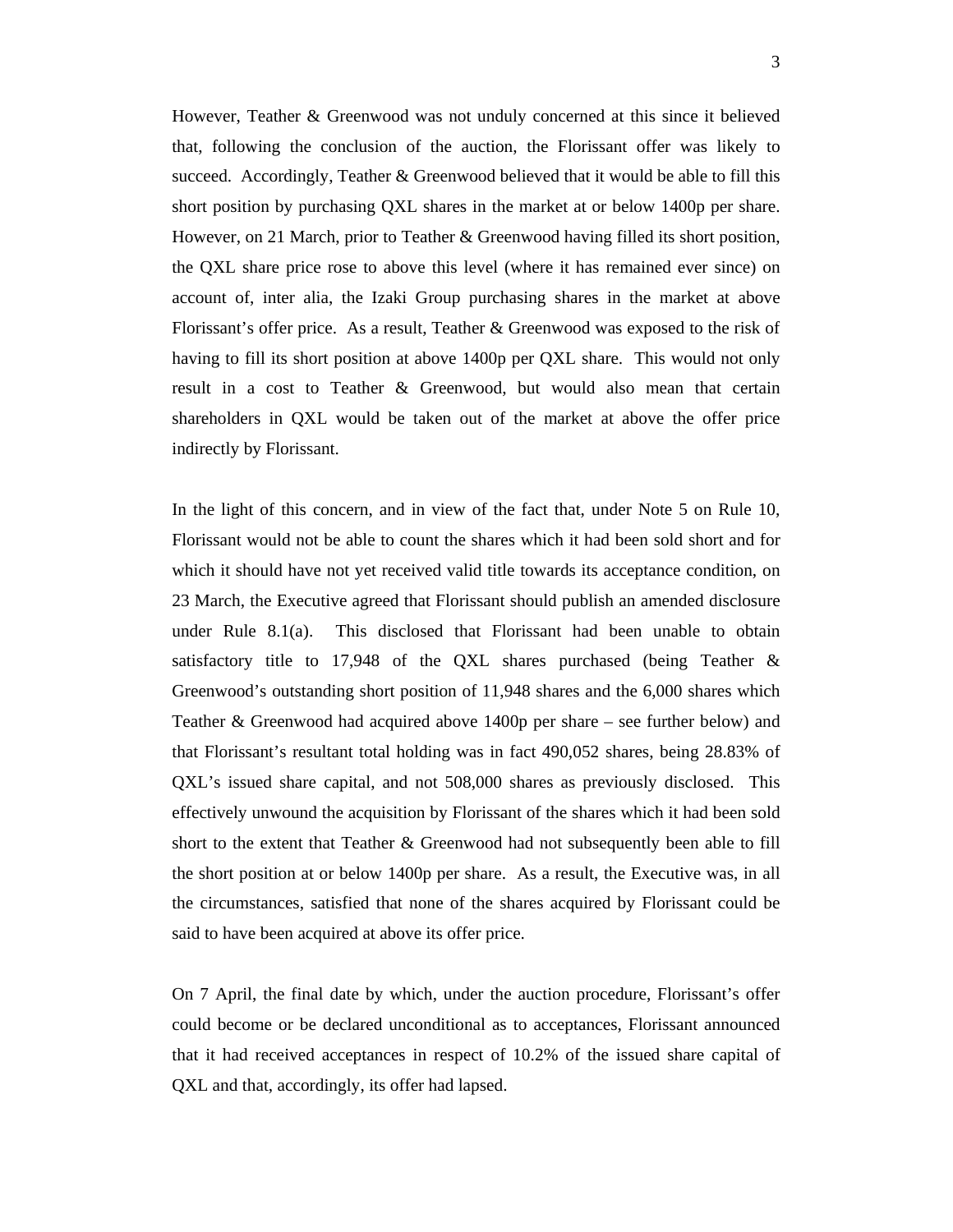#### **Issues arising under the Code**

#### *Introduction*

Under presumption (5) of the definition of acting in concert, a financial adviser or stockbroker is presumed to be acting in concert with its client in respect of the shareholdings of the adviser or broker and persons controlling, controlled by or under the same control as the adviser or broker (except in the capacity of an exempt marketmaker). If a market-maker has been granted exempt status by the Panel (because the Panel is satisfied as to its independence from the group's corporate finance or broking operations), then dealings by it will not be subject to the normal presumption of concertedness. However, as a condition of being granted exempt status by the Panel (and to the relaxation of the normal presumption of concertedness), exempt marketmakers are required to comply with Rule 38 of the Code.

Teather & Greenwood's market-making operations were granted exempt status by the Executive on 15 November 2002.

#### *Breach of Rule 38.2 by Teather & Greenwood*

Rule 38.2 provided as follows<sup>1</sup>:

 $\overline{a}$ 

## "**38.2 DEALINGS BETWEEN OFFERORS AND CONNECTED EXEMPT MARKET-MAKERS**

**An offeror and any person acting in concert with it must not deal as principal with an exempt market-maker connected with the offeror in relevant securities (as defined in Rule 8) of the offeree company during the offer period. It will generally be for the advisers to the offeror to ensure compliance with this Rule rather than the market-maker.**"

<sup>&</sup>lt;sup>1</sup> On 25 April, amendments were made to a number of Rules of the Code, including minor amendments to Rule 38.2. This statement has been drafted on the basis of the Code as it was at the time that the breaches occurred.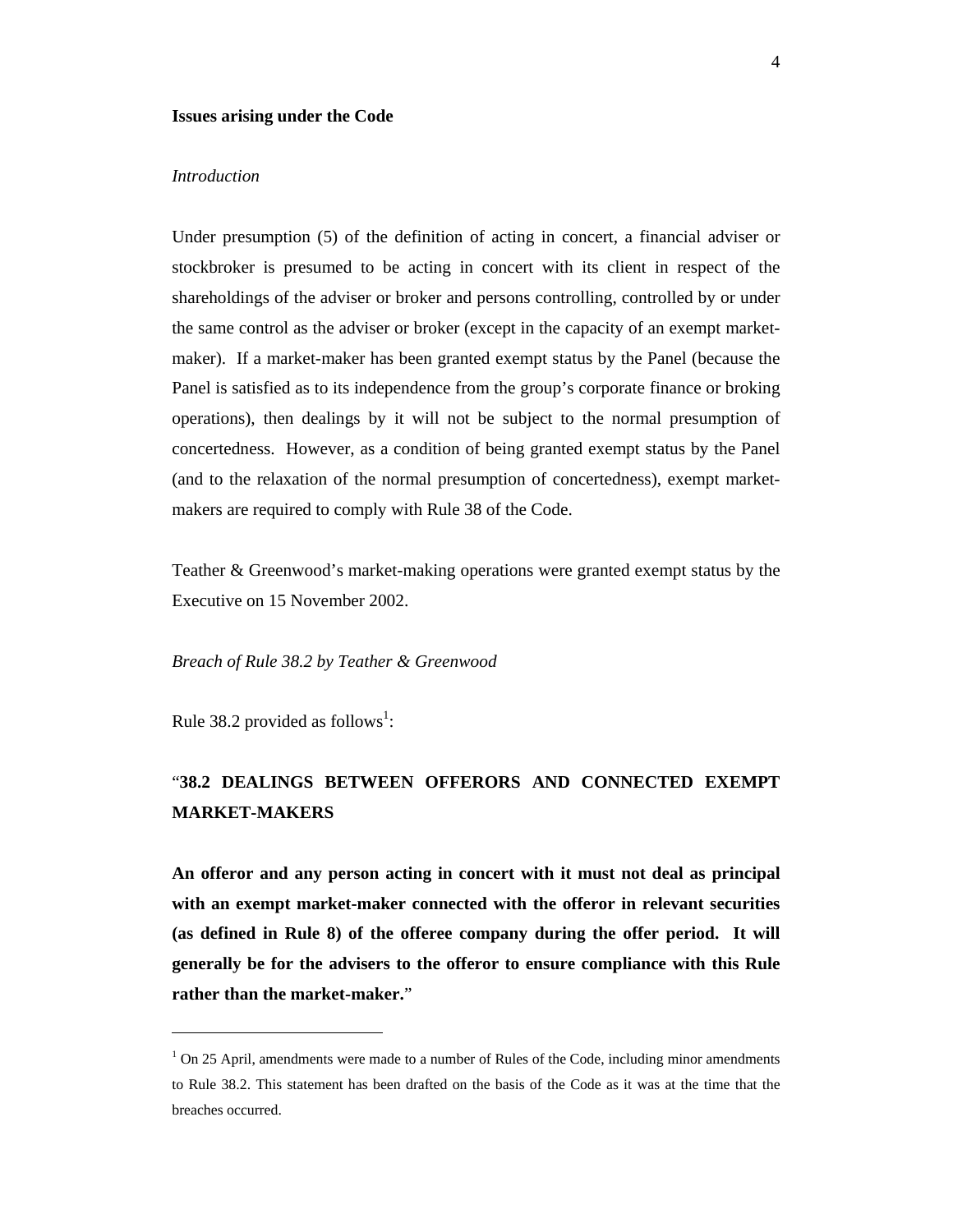The purpose of Rule 38.2 is to ensure that there is no risk of an exempt market-maker connected with an offeror abusing its exempt status by, for example, purchasing shares at above the offer price for delivery to the offeror in exchange for an enhanced corporate finance or broking fee. The safeguards provided by Rule 38.2, Rule 38.3 (which prohibits an exempt market-maker connected with an offeror from assenting shares to the offer until the offer is unconditional as to acceptances) and Rule 38.4 (which prohibits an exempt market-maker connected with an offeror or the offeree company from voting securities in the context of an offer) are fundamental to the Panel's willingness to grant market-makers exempt status.

In this case, Teather & Greenwood not only breached Rule 38.2 by purchasing shares from the market to sell to Florissant (i.e. the offeror with which it was connected) but it compounded that breach by selling QXL shares short to Florissant. As a result, and as explained above, Teather & Greenwood was exposed to the risk of having to fill its short position at above the Florissant offer price and, on two occasions, did so – on each of 21 March and 22 March, Teather & Greenwood purchased a tranche of 3,000 QXL shares from clients of the firm at 1420p per share and 1430p per share respectively. Indeed, but for the Executive agreeing to the amended disclosure under Rule 8.1(a) as set out above, the entirety of Teather & Greenwood's outstanding short position as at 23 March of 11,948 QXL shares would also have been filled at above 1400p per share.

The Executive has investigated this breach of Rule 38.2 and has received confirmation from Teather & Greenwood that there were not, nor are there, any agreements, arrangements or understandings in place between it and Florissant under which it was to be compensated by Florissant for any loss it might suffer in purchasing QXL shares for Florissant. However, although the Executive does not believe that Teather & Greenwood deliberately flouted the Rule, it is clear from the Executive's investigations that Teather & Greenwood did not consider the requirements of Rule 38.2 or how to comply with them.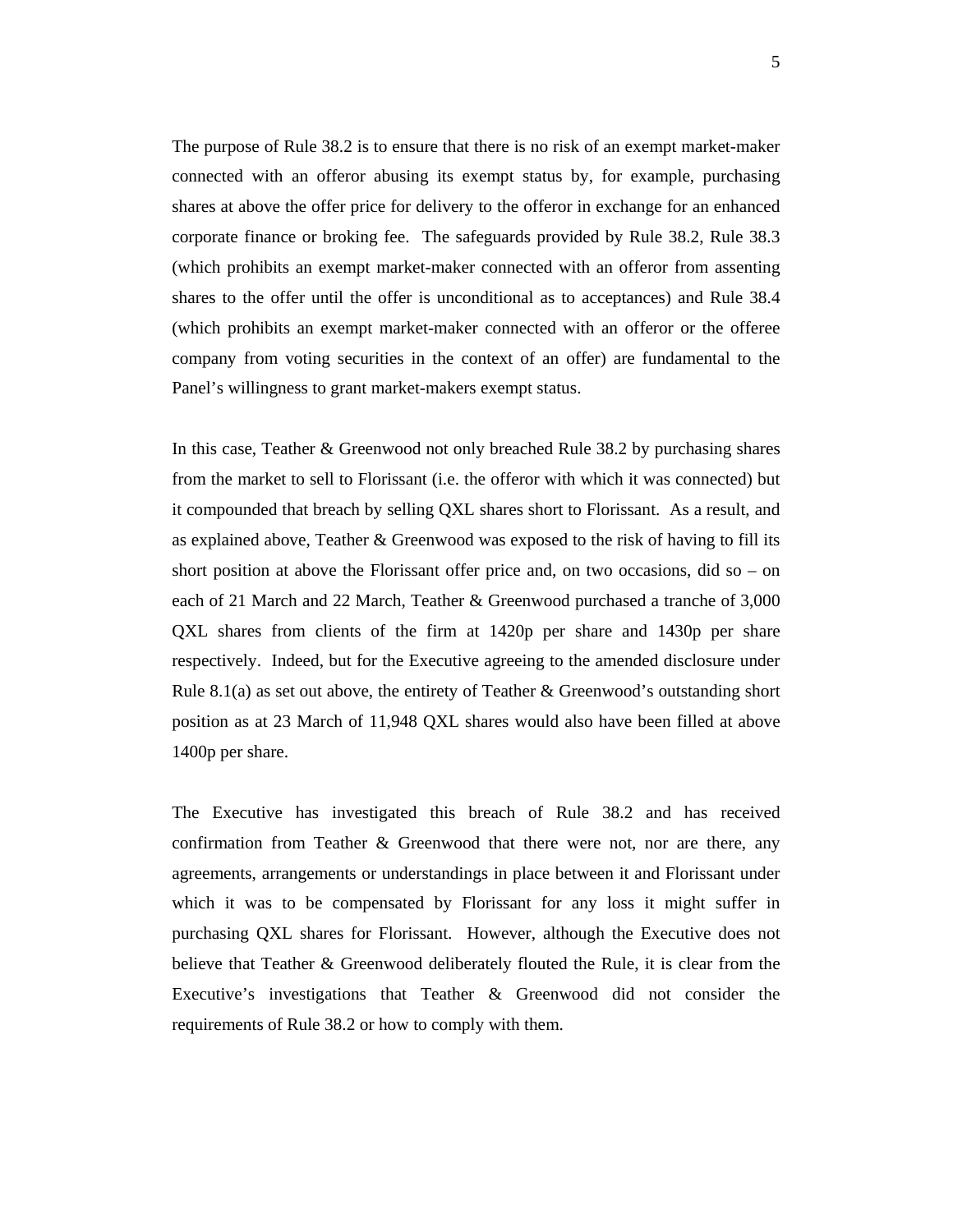On each of 11, 14 and 16 March, Teather & Greenwood purchased QXL shares on behalf of Florissant from the SETS order book. As was made clear in Panel Statement 1997/11 and in paragraph 3 of each of PCP 2004/3 and RS 2004/3, and as has been codified with effect from today, the Panel does not consider it appropriate for an offeror or any person acting in concert with it to purchase shares in an offeree company through an anonymous order book system unless it can be established that the vendor is not an exempt market-maker connected with the offeror. This is in order to ensure compliance with Rules 38.1 (which, inter alia, prohibits an exempt marketmaker connected with an offeror from carrying out dealings with the purpose of assisting the offeror) and 38.2 and underlines the importance which the Panel attaches to those Rules. This point was also specifically drawn to Teather & Greenwood's attention in a letter from the Executive dated 15 November 2002 confirming the grant of exempt status to its market-making operations. However, the Executive's investigations also revealed that Teather & Greenwood did not consider how to comply with this requirement.

#### *Failure by Teather & Greenwood to make timely disclosures under Rule 38.5*

Teather & Greenwood acknowledges that in practice it started acting as broker to Florissant on 9 February, being the date on which it sent a draft engagement letter to Florissant. Given that Florissant was at that time an announced offeror for QXL, and given that Teather & Greenwood's exempt market-maker was continuing to deal in QXL shares, disclosures of such dealings should have been made with immediate effect under Rule 38.5. However, it was not until 18 March, when Teather & Greenwood notified the Executive that it was acting for Florissant, that Teather & Greenwood started to disclose its market-making dealings under Rule 38.5 whereupon, at the request of the Executive, Teather & Greenwood also made appropriate disclosures dating back to 11 February. The requirement to make timely disclosures under Rule 38.5 is clearly important in order to ensure that there is transparency as to the operations of a connected exempt market-maker.